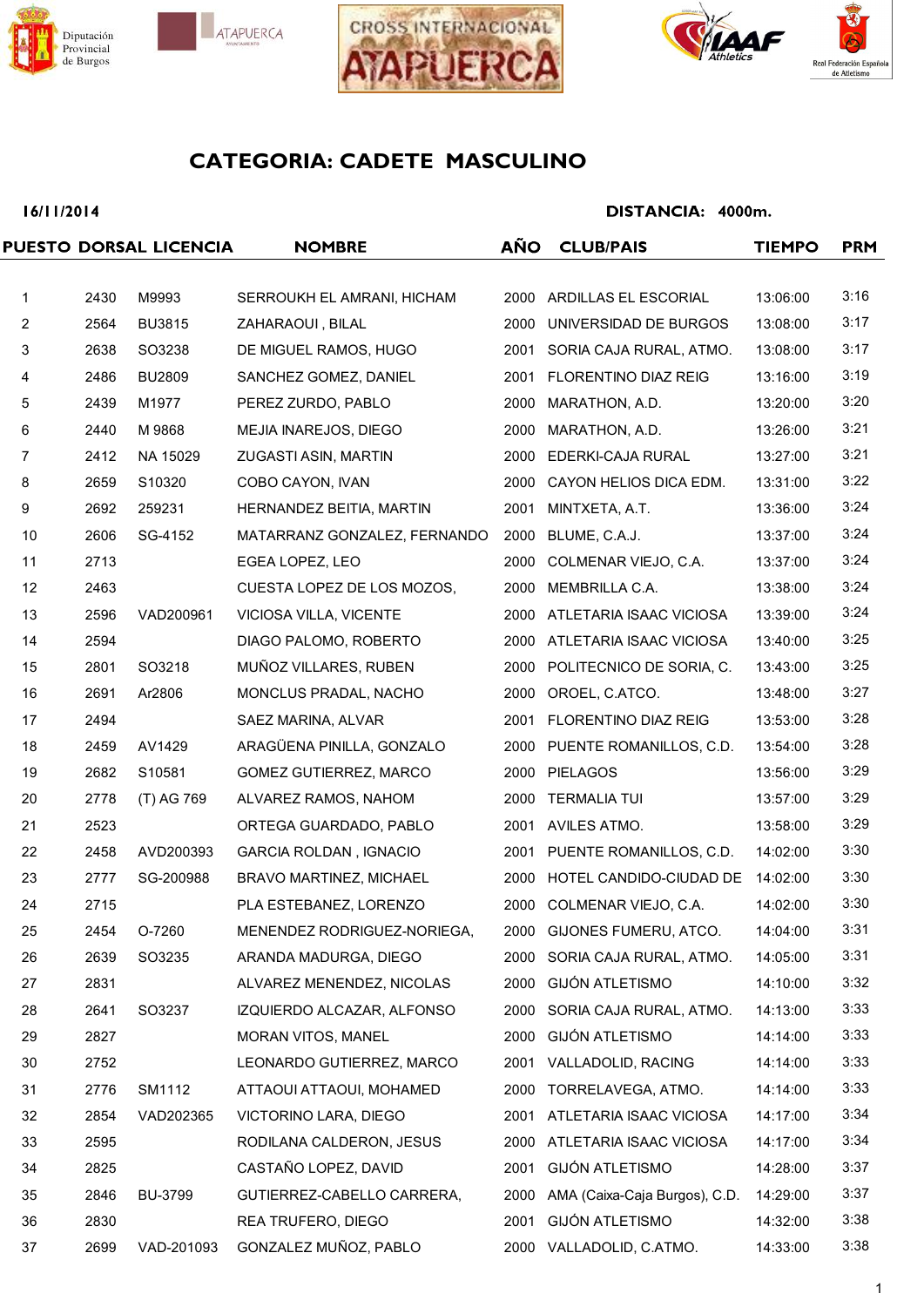







### 16/11/2014

|      |                | <b>NOMBRE</b>                   | AÑO                    | <b>CLUB/PAIS</b>   | <b>TIEMPO</b>                                                                                                                                                                                                                                                                                                                                                                                                                                                                                                                                                                                                                                                                                                                                                                                                                                                                                                                                                                                                                                      | <b>PRM</b> |
|------|----------------|---------------------------------|------------------------|--------------------|----------------------------------------------------------------------------------------------------------------------------------------------------------------------------------------------------------------------------------------------------------------------------------------------------------------------------------------------------------------------------------------------------------------------------------------------------------------------------------------------------------------------------------------------------------------------------------------------------------------------------------------------------------------------------------------------------------------------------------------------------------------------------------------------------------------------------------------------------------------------------------------------------------------------------------------------------------------------------------------------------------------------------------------------------|------------|
| 2431 | M-4656         | LOPEZ MARTIN, ALEJANDRO         |                        |                    | 14:34:00                                                                                                                                                                                                                                                                                                                                                                                                                                                                                                                                                                                                                                                                                                                                                                                                                                                                                                                                                                                                                                           | 3:38       |
| 2487 |                | SANTAMARIA CAMARA, ALVARO       |                        |                    | 14:38:00                                                                                                                                                                                                                                                                                                                                                                                                                                                                                                                                                                                                                                                                                                                                                                                                                                                                                                                                                                                                                                           | 3:39       |
| 2498 | AG-768867      | PIÑON SUREDA, PABLO             |                        |                    | 14:41:00                                                                                                                                                                                                                                                                                                                                                                                                                                                                                                                                                                                                                                                                                                                                                                                                                                                                                                                                                                                                                                           | 3:40       |
| 2634 | <b>ESCOLAR</b> | GONZALEZ GARCIA, ABRAHAM        |                        |                    | 14:43:00                                                                                                                                                                                                                                                                                                                                                                                                                                                                                                                                                                                                                                                                                                                                                                                                                                                                                                                                                                                                                                           | 3:40       |
| 2836 | M7720          | PEREZ CAMINO, JOSE IGNACIO      |                        |                    | 14:44:00                                                                                                                                                                                                                                                                                                                                                                                                                                                                                                                                                                                                                                                                                                                                                                                                                                                                                                                                                                                                                                           | 3:41       |
| 2643 | SO2240         | PEÑARANDA BOROBIA, ENRIQUE      |                        |                    | 14:47:00                                                                                                                                                                                                                                                                                                                                                                                                                                                                                                                                                                                                                                                                                                                                                                                                                                                                                                                                                                                                                                           | 3:41       |
| 2620 |                | BERNAL ARRUFAT, RAUL            |                        |                    | 14:47:00                                                                                                                                                                                                                                                                                                                                                                                                                                                                                                                                                                                                                                                                                                                                                                                                                                                                                                                                                                                                                                           | 3:41       |
| 2811 | S 10472        | MOLLEDA RODRIGUEZ, JOSE LUIS    |                        |                    | 14:51:00                                                                                                                                                                                                                                                                                                                                                                                                                                                                                                                                                                                                                                                                                                                                                                                                                                                                                                                                                                                                                                           | 3:42       |
| 2684 | S10584         | <b>CUBILLAS ANTOLIN, DANIEL</b> |                        |                    | 14:56:00                                                                                                                                                                                                                                                                                                                                                                                                                                                                                                                                                                                                                                                                                                                                                                                                                                                                                                                                                                                                                                           | 3:44       |
| 2438 |                | PRIETO BLANCO, HUGO             |                        |                    | 14:57:00                                                                                                                                                                                                                                                                                                                                                                                                                                                                                                                                                                                                                                                                                                                                                                                                                                                                                                                                                                                                                                           | 3:44       |
| 2469 |                | MENENDEZ VALLEDOR, MANUEL       |                        |                    | 14:58:00                                                                                                                                                                                                                                                                                                                                                                                                                                                                                                                                                                                                                                                                                                                                                                                                                                                                                                                                                                                                                                           | 3:44       |
| 2566 | <b>BU3816</b>  | VIDAL DE LA PLAZA, MIGUEL       |                        |                    | 14:59:00                                                                                                                                                                                                                                                                                                                                                                                                                                                                                                                                                                                                                                                                                                                                                                                                                                                                                                                                                                                                                                           | 3:44       |
| 2598 | SA4575         | SANCHEZ PEREZ, ALEJANDRO        |                        |                    | 14:59:00                                                                                                                                                                                                                                                                                                                                                                                                                                                                                                                                                                                                                                                                                                                                                                                                                                                                                                                                                                                                                                           | 3:44       |
| 2743 |                | ANOUD BLANCO, OMAR              |                        |                    | 15:01:00                                                                                                                                                                                                                                                                                                                                                                                                                                                                                                                                                                                                                                                                                                                                                                                                                                                                                                                                                                                                                                           | 3:45       |
| 2417 |                | ARRANZ DE MIGUEL, ANDONI        |                        |                    | 15:03:00                                                                                                                                                                                                                                                                                                                                                                                                                                                                                                                                                                                                                                                                                                                                                                                                                                                                                                                                                                                                                                           | 3:45       |
| 2616 |                | CASQUERO NUÑEZ, DAVID           |                        |                    | 15:04:00                                                                                                                                                                                                                                                                                                                                                                                                                                                                                                                                                                                                                                                                                                                                                                                                                                                                                                                                                                                                                                           | 3:46       |
| 2540 |                | MONTERO CAMPOS, ANDONI          |                        |                    | 15:05:00                                                                                                                                                                                                                                                                                                                                                                                                                                                                                                                                                                                                                                                                                                                                                                                                                                                                                                                                                                                                                                           | 3:46       |
| 2642 | SO2239         | MARTINEZ CARDENAS, SERGIO       |                        |                    | 15:07:00                                                                                                                                                                                                                                                                                                                                                                                                                                                                                                                                                                                                                                                                                                                                                                                                                                                                                                                                                                                                                                           | 3:46       |
| 2725 | S10372         | QUINTANA RUIZ, DAVID            |                        | COSTA DE AJO, A.D. | 15:14:00                                                                                                                                                                                                                                                                                                                                                                                                                                                                                                                                                                                                                                                                                                                                                                                                                                                                                                                                                                                                                                           | 3:48       |
| 2804 | SO3247         | DE MIGUEL OTERO, JUAN ANGEL     |                        |                    | 15:23:00                                                                                                                                                                                                                                                                                                                                                                                                                                                                                                                                                                                                                                                                                                                                                                                                                                                                                                                                                                                                                                           | 3:50       |
| 2497 |                | MEDEL RODRIGUEZ, ALEJANDRO      |                        |                    | 15:25:00                                                                                                                                                                                                                                                                                                                                                                                                                                                                                                                                                                                                                                                                                                                                                                                                                                                                                                                                                                                                                                           | 3:51       |
| 2592 | <b>VA1242</b>  | CALLES ARTIAGA, PABLO           |                        |                    | 15:25:00                                                                                                                                                                                                                                                                                                                                                                                                                                                                                                                                                                                                                                                                                                                                                                                                                                                                                                                                                                                                                                           | 3:51       |
| 2461 | AVD200261      | GALINDO BUTENEGRO, ISMAEL       |                        |                    | 15:27:00                                                                                                                                                                                                                                                                                                                                                                                                                                                                                                                                                                                                                                                                                                                                                                                                                                                                                                                                                                                                                                           | 3:51       |
| 2496 |                | CORDOBA IGLESIAS, DIEGO         |                        |                    | 15:31:00                                                                                                                                                                                                                                                                                                                                                                                                                                                                                                                                                                                                                                                                                                                                                                                                                                                                                                                                                                                                                                           | 3:52       |
| 2780 | CL-73325       | FORT DIAZ, DAVID                |                        |                    | 15:32:00                                                                                                                                                                                                                                                                                                                                                                                                                                                                                                                                                                                                                                                                                                                                                                                                                                                                                                                                                                                                                                           | 3:53       |
| 2660 | S10323         | ORAN RODRIGUEZ, UNAI            |                        |                    | 15:32:00                                                                                                                                                                                                                                                                                                                                                                                                                                                                                                                                                                                                                                                                                                                                                                                                                                                                                                                                                                                                                                           | 3:53       |
| 2604 |                | GANDARILLAS ARGÜELLO, ENRIQUE   |                        |                    | 15:35:00                                                                                                                                                                                                                                                                                                                                                                                                                                                                                                                                                                                                                                                                                                                                                                                                                                                                                                                                                                                                                                           | 3:53       |
| 2668 | EUVI11896      | GANZABAL BILBAO, ANDER          |                        |                    | 15:40:00                                                                                                                                                                                                                                                                                                                                                                                                                                                                                                                                                                                                                                                                                                                                                                                                                                                                                                                                                                                                                                           | 3:55       |
| 2565 | <b>BU3824</b>  | DE LA ORDEN LOPEZ, ROBERTO      |                        |                    | 15:41:00                                                                                                                                                                                                                                                                                                                                                                                                                                                                                                                                                                                                                                                                                                                                                                                                                                                                                                                                                                                                                                           | 3:55       |
| 2754 |                | CAÑAS TRIGUEROS, EDUARDO        |                        |                    | 15:47:00                                                                                                                                                                                                                                                                                                                                                                                                                                                                                                                                                                                                                                                                                                                                                                                                                                                                                                                                                                                                                                           | 3:56       |
| 2703 | VAD-201271     | PEREZ DEL RIO, CARLOS           |                        |                    | 15:48:00                                                                                                                                                                                                                                                                                                                                                                                                                                                                                                                                                                                                                                                                                                                                                                                                                                                                                                                                                                                                                                           | 3:57       |
| 2676 | VAD201437      | PLAZA HERNANDEZ, ANDRES         |                        |                    | 15:51:00                                                                                                                                                                                                                                                                                                                                                                                                                                                                                                                                                                                                                                                                                                                                                                                                                                                                                                                                                                                                                                           | 3:57       |
| 2527 | <b>ESCOLAR</b> | PASTOR FERNANDEZ, DAVID         |                        |                    | 15:51:00                                                                                                                                                                                                                                                                                                                                                                                                                                                                                                                                                                                                                                                                                                                                                                                                                                                                                                                                                                                                                                           | 3:57       |
| 2495 | BU200796       | SAIZ ORTIZ, ALVARO              |                        |                    | 15:51:00                                                                                                                                                                                                                                                                                                                                                                                                                                                                                                                                                                                                                                                                                                                                                                                                                                                                                                                                                                                                                                           | 3:57       |
| 2625 | CU1876         | SANCHEZ DE LA OSSA, RUBEN       |                        |                    | 15:52:00                                                                                                                                                                                                                                                                                                                                                                                                                                                                                                                                                                                                                                                                                                                                                                                                                                                                                                                                                                                                                                           | 3:58       |
| 2687 | S10409         | VILLAZON SOSA, BRUNO            |                        |                    | 15:55:00                                                                                                                                                                                                                                                                                                                                                                                                                                                                                                                                                                                                                                                                                                                                                                                                                                                                                                                                                                                                                                           | 3:58       |
| 2445 | M 3487         | OTERO CRESPO, SAMUEL            |                        |                    | 15:56:00                                                                                                                                                                                                                                                                                                                                                                                                                                                                                                                                                                                                                                                                                                                                                                                                                                                                                                                                                                                                                                           | 3:59       |
| 2640 | S03236         | GONZALEZ JIMENEZ, IZAN          |                        |                    | 15:57:00                                                                                                                                                                                                                                                                                                                                                                                                                                                                                                                                                                                                                                                                                                                                                                                                                                                                                                                                                                                                                                           | 3:59       |
|      |                |                                 | PUESTO DORSAL LICENCIA |                    | 2000 MARATHON ARANJUEZ<br>2001 FLORENTINO DIAZ REIG<br>2000 FRIOL, ATMO.<br>2001 303 ATMO. LA BAÑEZA, C.D.<br>2001 GREDOS SAN DIEGO<br>2001 SORIA CAJA RURAL, ATMO.<br>2001 TRAGAMILLAS ALCAÑIZ<br>2000 VILLA DE CABEZON<br>2001 PIELAGOS<br>2000 MARATHON, A.D.<br>2000 LUGONES S.D., ATCO. DE<br>2000 UNIVERSIDAD DE BURGOS<br>2000 VINO DE TORO, C.A.<br>2000 RIOJA AÑARES<br>2000 INDEPENDIENTE<br>2001 SANVICENTEÑO, POLIDEP.<br>2000 CELIGÜETA-BARRUTIA<br>2001 SORIA CAJA RURAL, ATMO.<br>2000<br>2001 POLITECNICO DE SORIA, C.<br>2000 FLORENTINO DIAZ REIG<br>2001 ATLETARIA ISAAC VICIOSA<br>2001 PUENTE ROMANILLOS, C.D.<br>2000 FLORENTINO DIAZ REIG<br>2001 REUS PLOMS, C.N.<br>2000 CAYON HELIOS DICA EDM.<br>2000 NEW RUNNERS<br>2000 LAUDIO, C.ATMO.<br>2000 UNIVERSIDAD DE BURGOS<br>2000 VALLADOLID, RACING<br>2000 VALLADOLID, C.ATMO.<br>2000 CASTILLO DE LA MOTA<br>2001 EL ARRIERO MARAGATO-<br>2000 FLORENTINO DIAZ REIG<br>2000 TARANCÓN, CDEA<br>2000 PIELAGOS<br>2000 ALCORCON, C. ATMO.<br>2000 SORIA CAJA RURAL, ATMO. |            |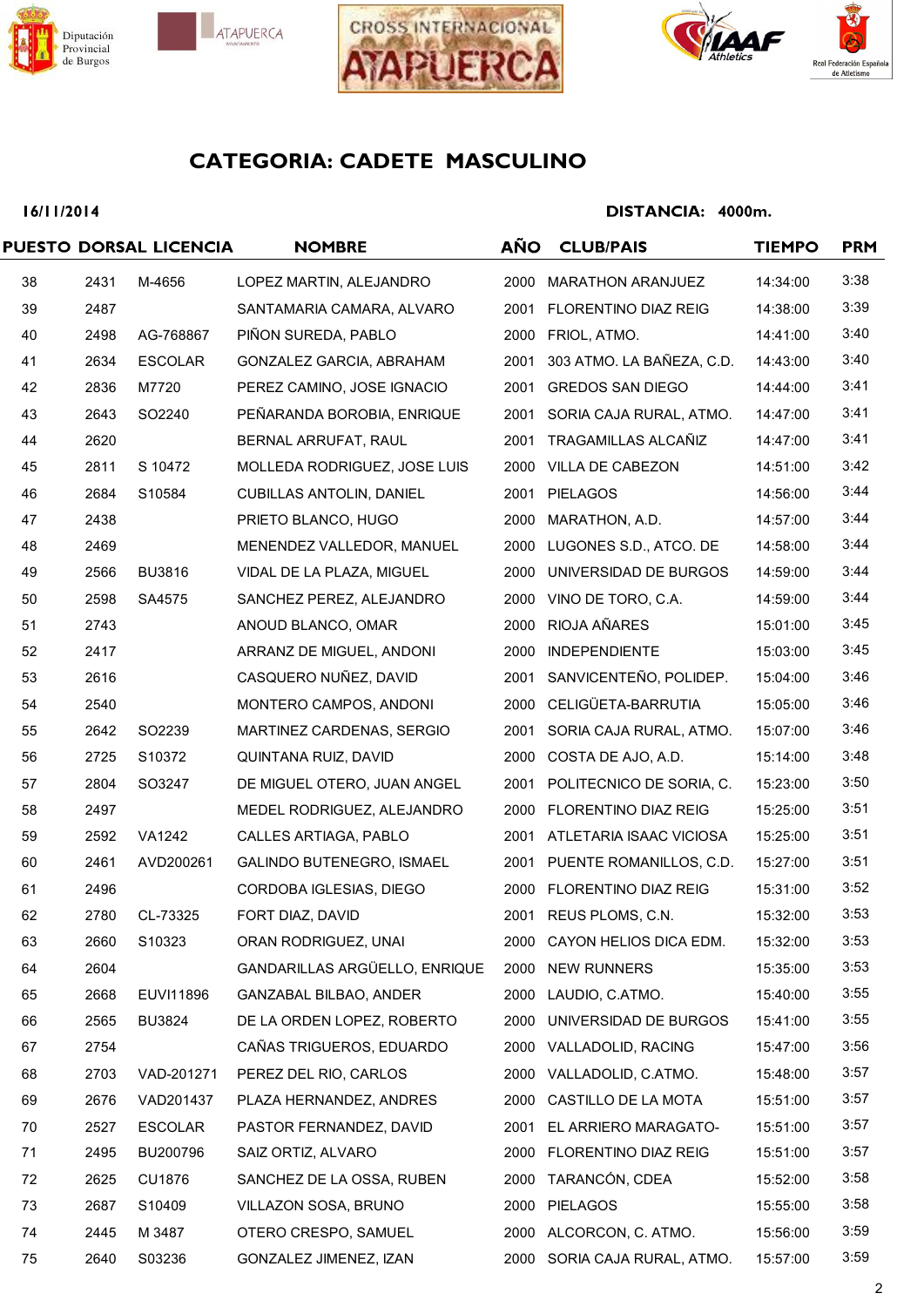







### 16/11/2014

|     |      | PUESTO DORSAL LICENCIA | <b>NOMBRE</b>                  | AÑO  | <b>CLUB/PAIS</b>              | <b>TIEMPO</b> | <b>PRM</b> |
|-----|------|------------------------|--------------------------------|------|-------------------------------|---------------|------------|
| 76  | 2446 | M 1005                 | LOPEZ MOLLONS, AARON           |      | 2000 ALCORCON, C. ATMO.       | 16:04:00      | 4:01       |
| 77  | 2658 | S10557                 | CORZO OCHOA, JULIAN CAMILO     |      | 2001 CAYON HELIOS DICA EDM.   | 16:10:00      | 4:02       |
| 78  | 2491 | BU201737               | MARTINEZ VALVERDE, LUIS        |      | 2001 FLORENTINO DIAZ REIG     | 16:14:00      | 4:03       |
| 79  | 2812 | S 10471                | LLERA VILLEGAS, RAUL           |      | 2000 VILLA DE CABEZON         | 16:14:00      | 4:03       |
| 80  | 2719 |                        | OVEJERO TRIGO, ANDRES          |      | 2000 COLMENAR VIEJO, C.A.     | 16:15:00      | 4:03       |
| 81  | 2493 |                        | SANTIDRIAN SOLANA, GUILLERMO   |      | 2001 FLORENTINO DIAZ REIG     | 16:15:00      | 4:03       |
| 82  | 2414 |                        | LOZANO ABAD, JESUS             | 2000 | <b>INDEPENDIENTE</b>          | 16:18:00      | 4:04       |
| 83  | 2427 |                        | FERNANDEZ FERNANDEZ, ADRIAN    |      | 2001 INDEPENDIENTE            | 16:19:00      | 4:04       |
| 84  | 2605 |                        | LOPEZ SACRISTAN, MARIO         |      | 2000 BLUME, C.A.J.            | 16:22:00      | 4:05       |
| 85  | 2847 | BU-3653                | QUERO GALLEGO, RAUL            | 2001 | AMA (Caixa-Caja Burgos), C.D. | 16:27:00      | 4:06       |
| 86  | 2790 | ZAD 200997             | FERNANDEZ GONZALEZ, ADRIAN     |      | 2000 ZAMORA, DTVO.ATMO.       | 16:30:00      | 4:07       |
| 87  | 2718 |                        | JAATIT TAOUMI, WALID           | 2001 | COLMENAR VIEJO, C.A.          | 16:31:00      | 4:07       |
| 88  | 2509 |                        | ALLUNTIZ PEREZ DE LOZA, KEPA   |      | 2000 SANTURTZI, C.ATMO.       | 16:32:00      | 4:08       |
| 89  | 2742 |                        | BOURHAIL BENHADI, HAMZA        |      | 2000 RIOJA AÑARES             | 16:32:00      | 4:08       |
| 90  | 2670 | EUVI11898              | ALTUZARRA ARBAIZA, ANDER       |      | 2000 LAUDIO, C.ATMO.          | 16:37:00      | 4:09       |
| 91  | 2627 | <b>TRAMITE</b>         | BEILLVER JAVIER, NAVARRO       |      | 2000 SILLA, ATMO.             | 16:37:00      | 4:09       |
| 92  | 2626 |                        | POLO SALCEDO, MARCOS           |      | 2001 TARANCÓN, CDEA           | 16:39:00      | 4:09       |
| 93  | 2747 |                        | GONZALES ALONSO, MARIO         |      | 2001 RIOJA AÑARES             | 16:39:00      | 4:09       |
| 94  | 2667 | EUVI11895              | GARDEZABAL URIA, JULEN         |      | 2000 LAUDIO, C.ATMO.          | 16:41:00      | 4:10       |
| 95  | 2423 |                        | GIL GONZALEZ, HECTOR           |      | 2001 INDEPENDIENTE            | 16:42:00      | 4:10       |
| 96  | 2746 |                        | GONZALEZ ALONSO, JULIAN        |      | 2001 RIOJA AÑARES             | 16:43:00      | 4:10       |
| 97  | 2813 | S 10470                | <b>GARCIA SOTO, VICTOR</b>     |      | 2000 VILLA DE CABEZON         | 16:43:00      | 4:10       |
| 98  | 2526 | <b>ESCOLAR</b>         | MIGUELEZ VECILLAS, FERNANDO    |      | 2000 EL ARRIERO MARAGATO-     | 16:46:00      | 4:11       |
| 99  | 2740 |                        | URBANEJA MIGUEL, ALVARO        | 2000 | CAMPOS DE AMAYA, IES          | 16:46:00      | 4:11       |
| 100 | 2562 |                        | <b>BLANCO PEREZ, CRISTIAN</b>  |      | 2000 UNIVERSIDAD DE BURGOS    | 16:46:00      | 4:11       |
| 101 | 2714 |                        | FERNANDEZ SANCHEZ, ELOY        |      | 2000 COLMENAR VIEJO, C.A.     | 16:50:00      | 4:12       |
| 102 | 2751 |                        | MACIAS HERRERA, GONZALO        |      | 2000 VALLADOLID, RACING       | 16:53:00      | 4:13       |
| 103 | 2750 |                        | <b>GURPEGUI GARCIA, JAVIER</b> |      | 2000 VALLADOLID, RACING       | 16:54:00      | 4:13       |
| 104 | 4799 |                        | DAROCA, FELIPE                 |      | 2000 JESUITAS, C.             | 16:54:00      | 4:13       |
| 105 | 2411 |                        | KRAWZOFF RAMIREZ, JUAN         | 2000 | <b>INDEPENDIENTE</b>          | 16:57:00      | 4:14       |
| 106 | 2418 |                        | MATIA GONZALEZ, NICOLAS        |      | 2000 INDEPENDIENTE            | 17:01:00      | 4:15       |
| 107 | 2768 | M9444                  | DELGADO MENAYA, LUCAS          |      | 2000 SPORTING DE HORTALEZA,   | 17:02:00      | 4:15       |
| 108 | 2420 |                        | MARROQUIN SORIA, CARLOS        | 2001 | <b>INDEPENDIENTE</b>          | 17:04:00      | 4:16       |
| 109 | 2528 | <b>ESCOLAR</b>         | MUÑOZ MARTINEZ, GABRIEL        |      | 2001 EL ARRIERO MARAGATO-     | 17:06:00      | 4:16       |
| 110 | 2722 | <b>BUD 201589</b>      | DOS SANTOS ALONSO, SERGIO      |      | 2001 BRIVIESCA, ATMO.         | 17:09:00      | 4:17       |
| 111 | 2717 |                        | MUÑIZ ALONSO, SERGIO           |      | 2000 COLMENAR VIEJO, C.A.     | 17:10:00      | 4:17       |
| 112 | 2569 |                        | ESCUDERO DE LA CRUZ, CESAR     |      | 2000 UNIVERSIDAD DE BURGOS    | 17:14:00      | 4:18       |
| 113 | 2422 |                        | CUESTA ESTEPAR, DARIO          |      | 2001 INDEPENDIENTE            | 17:15:00      | 4:18       |
|     |      |                        |                                |      |                               |               |            |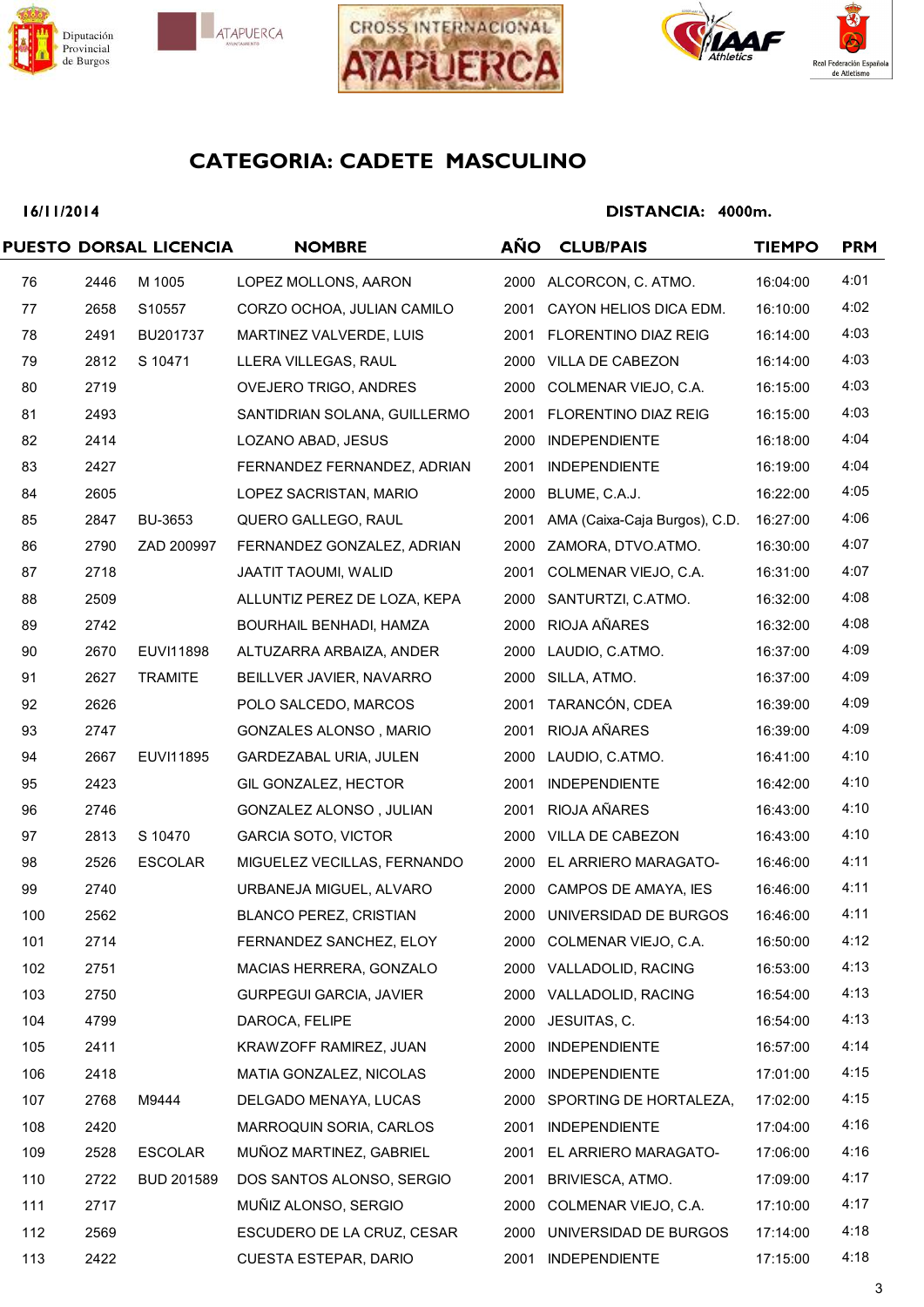







### 16/11/2014

|     |      | PUESTO DORSAL LICENCIA | <b>NOMBRE</b>                   | <b>AÑO</b> | <b>CLUB/PAIS</b>              | <b>TIEMPO</b> | <b>PRM</b> |
|-----|------|------------------------|---------------------------------|------------|-------------------------------|---------------|------------|
| 114 | 2541 |                        | SAENZ IZAR DE LA FUENTE, YERAY  |            | 2000 CELIGÜETA-BARRUTIA       | 17:19:00      | 4:19       |
| 115 | 2567 | <b>BU3754</b>          | SANCHEZ HERNANDO, ALEJANDRO     | 2000       | UNIVERSIDAD DE BURGOS         | 17:21:00      | 4:20       |
| 116 | 2806 | SOD                    | ARANCON COLAS, OSCAR            |            | 2000 POLITECNICO DE SORIA, C. | 17:21:00      | 4:20       |
| 117 | 2460 | AVD200320              | HERNANZ GILBERT, COSME          |            | 2001 PUENTE ROMANILLOS, C.D.  | 17:21:00      | 4:20       |
| 118 | 2508 |                        | SANCHEZ GENTO, KOLDOBICA        |            | 2001 SANTURTZI, C.ATMO.       | 17:22:00      | 4:20       |
| 119 | 2489 | BU201617               | SEBASTIAN SAINZ, ADRIAN         |            | 2000 FLORENTINO DIAZ REIG     | 17:28:00      | 4:22       |
| 120 | 2859 |                        | MANERO ORTEGA, ANGEL            |            | 2000 FLORENTINO DIAZ REIG     | 17:30:00      | 4:22       |
| 121 | 2490 | BU201737               | MATA MARTINEZ, LUIS             |            | 2000 FLORENTINO DIAZ REIG     | 17:34:00      | 4:23       |
| 122 | 2619 |                        | SANZ GUILLEN, DAVID             |            | 2001 TRAGAMILLAS ALCAÑIZ      | 17:37:00      | 4:24       |
| 123 | 2542 |                        | OCIO HERAS, ALEX                |            | 2000 CELIGÜETA-BARRUTIA       | 17:38:00      | 4:24       |
| 124 | 2685 | S10600                 | GALLARDO GOMEZ, RODRIGO         |            | 2001 PIELAGOS                 | 17:39:00      | 4:24       |
| 125 | 2744 |                        | AZAR EL MOURABIT, BILAL         |            | 2001 RIOJA AÑARES             | 17:40:00      | 4:25       |
| 126 | 2759 |                        | BOTONERO CERECEDA, LUIS         |            | 2000 VALLE DE MENA, C.A.      | 17:41:00      | 4:25       |
| 127 | 2741 |                        | DIAB DIAB, YASSINE              |            | 2000 RIOJA AÑARES             | 17:45:00      | 4:26       |
| 128 | 2760 |                        | SANCHEZ ORIVE, RODRIGO          |            | 2001 VALLE DE MENA, C.A.      | 17:46:00      | 4:26       |
| 129 | 2690 | PAD-201389             | ALONSO GONZALEZ, DIEGO          |            | 2000 PISUERGA VENTA DE        | 17:47:00      | 4:26       |
| 130 | 2471 |                        | GONZALEZ GARCIA, DANIEL         |            | 2000 LUGONES S.D., ATCO. DE   | 17:47:00      | 4:26       |
| 131 | 2749 | SM256                  | ORTIZ PELAYO, ISMAEL            |            | 2000 SELAYA-REPARTE           | 17:48:00      | 4:27       |
| 132 | 2669 | EUVI11897              | RODRIGUEZ RODRIGUEZ, ASIER      |            | 2000 LAUDIO, C.ATMO.          | 17:49:00      | 4:27       |
| 133 | 2657 | S10558                 | COLLERA ANUARBE, JUAN           |            | 2001 CAYON HELIOS DICA EDM.   | 17:55:00      | 4:28       |
| 134 | 2733 |                        | MEDIAVILLA RAURELL, SERGIO      | 2000       | CAJA CÍRCULO CAPISCOL         | 18:05:00      | 4:31       |
| 135 | 2683 | S10580                 | ALVAREZ DEBASA, MARCOS          |            | 2001 PIELAGOS                 | 18:08:00      | 4:32       |
| 136 | 2613 |                        | BRIEGAS MACIAS, ALEJANDRO       | 2000       | SANVICENTEÑO, POLIDEP.        | 18:11:00      | 4:32       |
| 137 | 2488 | BU201617               | <b>GARCIA GREDILLA, RODRIGO</b> |            | 2000 FLORENTINO DIAZ REIG     | 18:19:00      | 4:34       |
| 138 | 2585 |                        | ORTEGO GOMEZ, RUBEN             |            | 2001 ARANDA-CONDADO HAZA-C.   | 18:22:00      | 4:35       |
| 139 | 2568 | BU201599               | MINGUEZ TOVAR, JORGE            |            | 2000 UNIVERSIDAD DE BURGOS    | 18:28:00      | 4:37       |
| 140 | 2413 |                        | VIRTUS BETETE, IÑAKI            | 2000       | <b>INDEPENDIENTE</b>          | 18:30:00      | 4:37       |
| 141 | 2840 |                        | <b>GADEA PADILLA, PABLO</b>     |            | 2001 ESC.MUNICIPAL ATMO.-     | 18:35:00      | 4:38       |
| 142 | 2513 |                        | RUBIO QUIRCE, DANIEL            |            | 2001 VILLAMURIEL, C.ATMO.     | 18:43:00      | 4:40       |
| 143 | 2628 |                        | GONZALEZ AMO, SERGIO            | 2001       | MIERCOLES A CORRER            | 18:50:00      | 4:42       |
| 144 | 2832 |                        | DA SILVA GLEZ, YERAY            | 2001       | <b>GIJÓN ATLETISMO</b>        | 18:50:00      | 4:42       |
| 145 | 2794 |                        | GONZALEZ PEREZ, JUAN MANUEL     | 2001       | VAL MIÑOR, SOC. ATCA.         | 18:52:00      | 4:43       |
| 146 | 2745 |                        | GONZALEZ ALONSO, DANIEL         | 2000       | RIOJA AÑARES                  | 19:09:00      | 4:47       |
| 147 | 2614 |                        | CAMPOS HERNANDEZ, JORGE         |            | 2000 SANVICENTEÑO, POLIDEP.   | 19:24:00      | 4:51       |
| 148 | 2841 |                        | GARCIA DE LA ROSA RODRIGUEZ,    | 2001       | <b>ESC.MUNICIPAL ATMO.-</b>   | 19:56:00      | 4:59       |
| 149 | 2848 | <b>BU-3795</b>         | <b>VEGAS OCA, MIGUEL</b>        | 2001       | AMA (Caixa-Caja Burgos), C.D. | 20:14:00      | 5:03       |
| 150 | 2821 | <b>BUD 201420</b>      | GARCIA FERNANDEZ, MARIO         |            | 2001 LA BUREBA, IES           | 21:00:00      | 5:15       |
| 151 | 2450 | M-9588                 | GARCIA LOPEZ, RUBEN DARIO       |            | 2000 TORREJON DE ARDOZ, C.A.  |               | 0:00       |